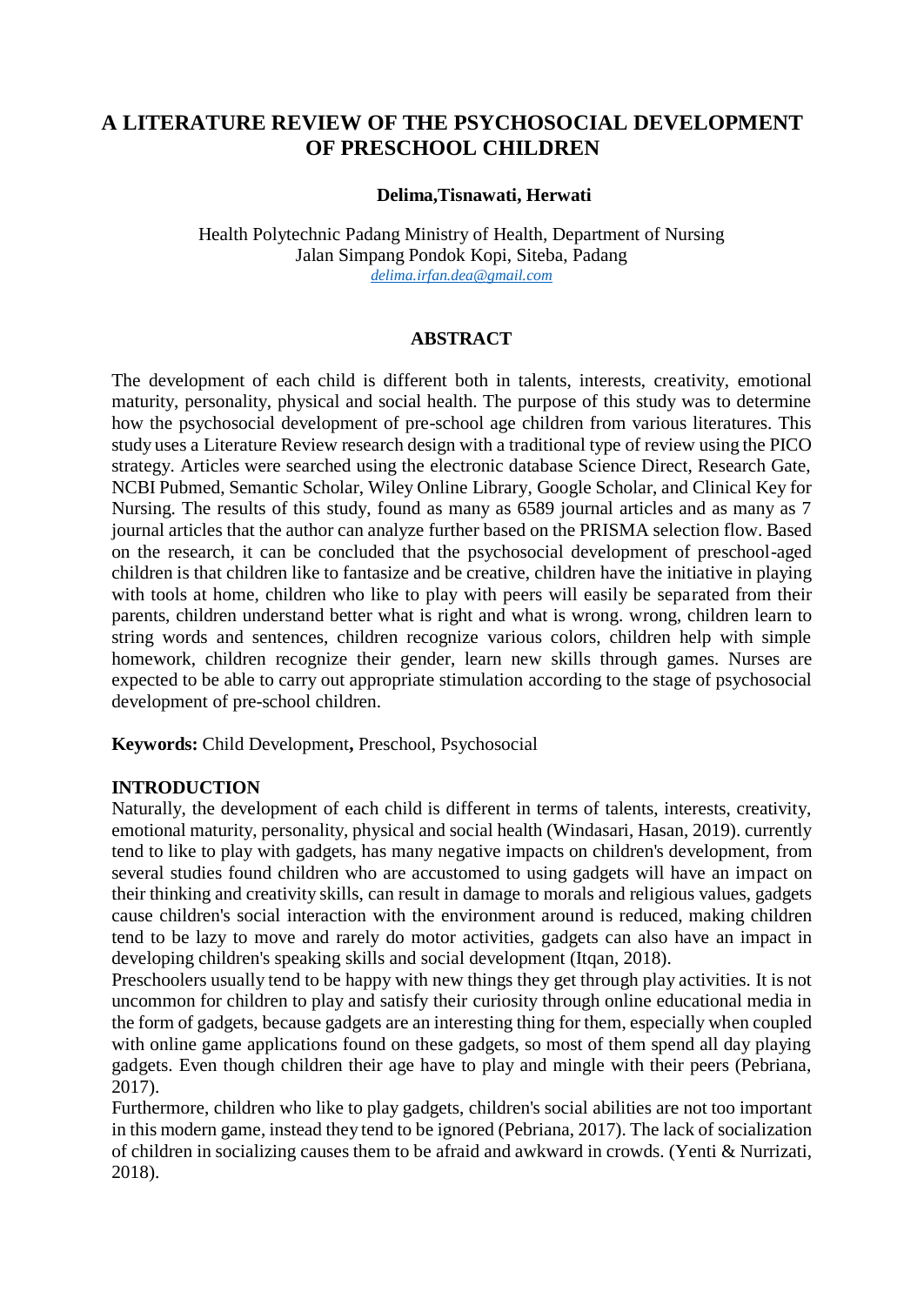The results of this previous study found that 26.7% of children experienced delays in psychosocial development in children aged 2-3 years in the Kuranji area. This condition will have an impact on children's social relationships with the world around them, and can even have an effect on children's psychosocial problems in the future (Delima., Metti, Elvia., Irfan, 2018). Therefore, it is necessary to know how the psychosocial development of pre-school children is.

The purpose of writing this literature review is to find out how the psychosocial development of pre-school aged children (4-6 years).

## **METHODS**

This study uses a Literature Review research design or a literature review with a traditional type of review research. In searching the literature, this research uses the PICO strategy. The journal or article search method used is a search through the electronic database Science Direct (2011-2020), Research Gate (2011-2020), NCBI Pubmed (2011-2020), Semantic Scholar (2011-2020), Wiley Online Library (2011-2020). 2020), google scholar (2011-2020) and Clinical Key for Nursing (2015-2020). Researchers use keywords in article searches. The flow of article selection using PRISMA is described in the schema below:



**Figure.1 Article Selection Flow**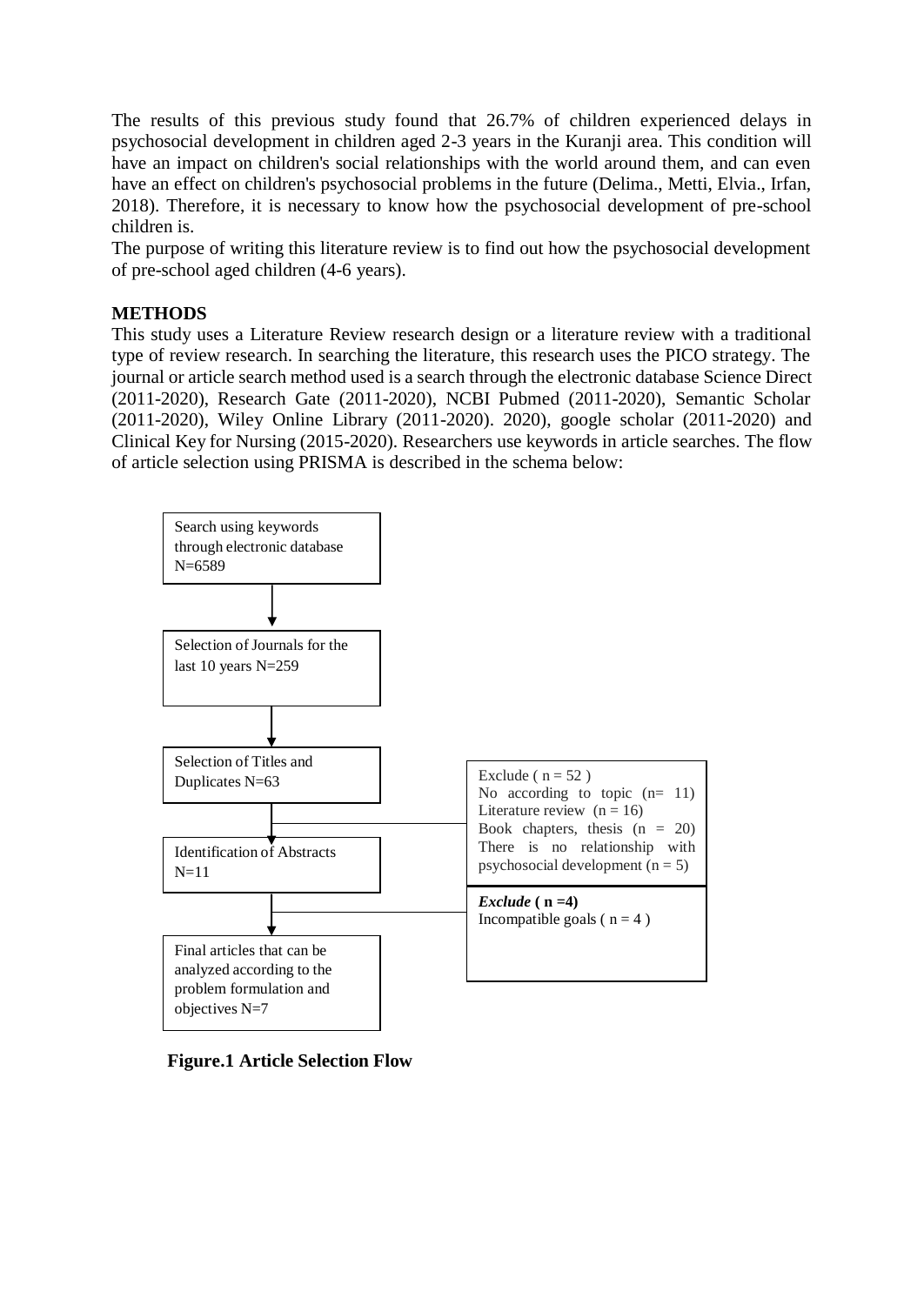## **RESULT AND DISCUSSION**

The number of searches by entering the keyword "Psychosocial development, pre-school" through an electronic database found as many as 6589 journal articles, including Science Direct 2334 articles , with Research Gate as many as 2043 articles, with Google Scholar 1901 and with PubMed found as many as 311 articles. After the selection of journal articles in the last 10 years, 6330 journal articles were excluded, leaving 259 journal articles.

Furthermore, the authors made further selection of journal titles and duplicates and excluded 198 journal articles, so that the remaining 63 journal articles were excluded. Of the 63 journal articles, only 11 journal articles were eligible for abstract identification and 52 other journal articles were excluded on the grounds of not being on topic as many as 11 journal articles, Literature review as many as 16 journal articles, Book chapters, thesis as many as 20 journal articles and there is no relationship with There are 5 journal articles on the psychosocial development of children. Furthermore, 4 of the 11 articles were excluded on the grounds that the research was non-experimental / non-interventional and the objectives were not congruent. So that we get 7 journal articles that the authors can analyze further.

After selecting the study, the authors extracted data consisting of 7 journal articles that matched the inclusion criteria. The results of data extraction are as follows:

| No           | Pengarang,<br><b>Tahun</b>                                            | Judul                                                                                                          | <b>Nama</b>               | Tujuan<br>Penelitian                                                                                                                                       | <b>Metode Penelitian</b>                                                                                                                                                                                                                                                                                                                                                                                                                                                                           | <b>Hasil Penelitian</b>                                                                                                                                                                                                                                                                                                                                                                                                                                                      |
|--------------|-----------------------------------------------------------------------|----------------------------------------------------------------------------------------------------------------|---------------------------|------------------------------------------------------------------------------------------------------------------------------------------------------------|----------------------------------------------------------------------------------------------------------------------------------------------------------------------------------------------------------------------------------------------------------------------------------------------------------------------------------------------------------------------------------------------------------------------------------------------------------------------------------------------------|------------------------------------------------------------------------------------------------------------------------------------------------------------------------------------------------------------------------------------------------------------------------------------------------------------------------------------------------------------------------------------------------------------------------------------------------------------------------------|
|              |                                                                       |                                                                                                                | <b>Jurnal</b>             |                                                                                                                                                            |                                                                                                                                                                                                                                                                                                                                                                                                                                                                                                    |                                                                                                                                                                                                                                                                                                                                                                                                                                                                              |
| $\mathbf{1}$ | Yorita<br>Febry<br>Lismanda<br>,2017                                  | Pondasi<br>perkembangan<br>psikososial<br>melalui<br>anak<br>ayah<br>peran<br>dalam keluarga                   | Jurnal<br>Pendidkan Islam | The aim of this<br>is<br>study<br>to<br>the<br>determine<br>father's role in the<br>development<br>psychosocial<br>of<br>children.                         | This scientific article data<br>collection method uses a<br>literature study of the<br>listening<br>technique,<br>where one of the listening<br>techniques is the note-<br>taking technique.<br>The<br>note-taking technique is a<br>data collection technique<br>by using literature books,<br>or library materials, then<br>taking notes or quoting<br>the opinions of experts in<br>the book to strengthen the<br>theoretical<br>basis<br>in<br>writing scientific articles.                    | The results of the study<br>are the role of fathers in<br>the<br>family<br>through<br>parenting involvement<br>direct, regular,<br>and<br>active positive impact<br>on the development of<br>cognitive,<br>emotional,<br>and social development<br>so as to make the child<br>can pass through the<br>stages of psychosocial<br>very critical in infancy,<br>toodler, preschool, and<br>school                                                                               |
| 2            | Monika<br>Caterina,<br>Ria Setia<br>Sari, Febi<br>Ratnasari<br>(2021) | Kajian<br>Literatur: Peran<br>Orang Tua yang<br>Bekerja dengan<br>Perkembangan<br>Sosial<br>Usia<br>Prasekolah | Jurnal<br>Keperawatan     | this study aims to<br>determine<br>how<br>the relationship<br>role<br>working<br>parents with the<br>social<br>development<br>of<br>school-age<br>children | Search<br>from<br>several<br>journals that have been<br>published inform full text<br>PDFusing several sites,<br>namely Google Scholar,<br>ProQuest, Ebsco and<br>Springer. In the search<br>for this literature review,<br>the keywords "Social<br>development" and social<br>development,<br>"working"<br>parents" and "working<br>parents" were used. The<br>criteria<br>search<br>were<br>articles using Indonesian<br>and English, respondents<br>were preschoolers and<br>social<br>parents, | The results of the study<br>are Based on the 20<br>journals that have been<br>discussed, it can be<br>concluded that the role<br>of working<br>parents<br>affects<br>the<br>social<br>development<br>of<br>preschool-aged<br>children. The positive<br>impact<br>of<br>working<br>parents<br>can<br>improve<br>socio-economic status to<br>improve<br>children's<br>social<br>development.<br>However, the negative<br>is<br>that<br>impact<br>the<br>busyness of parents at |

**Table. 1 Data Extraction Results**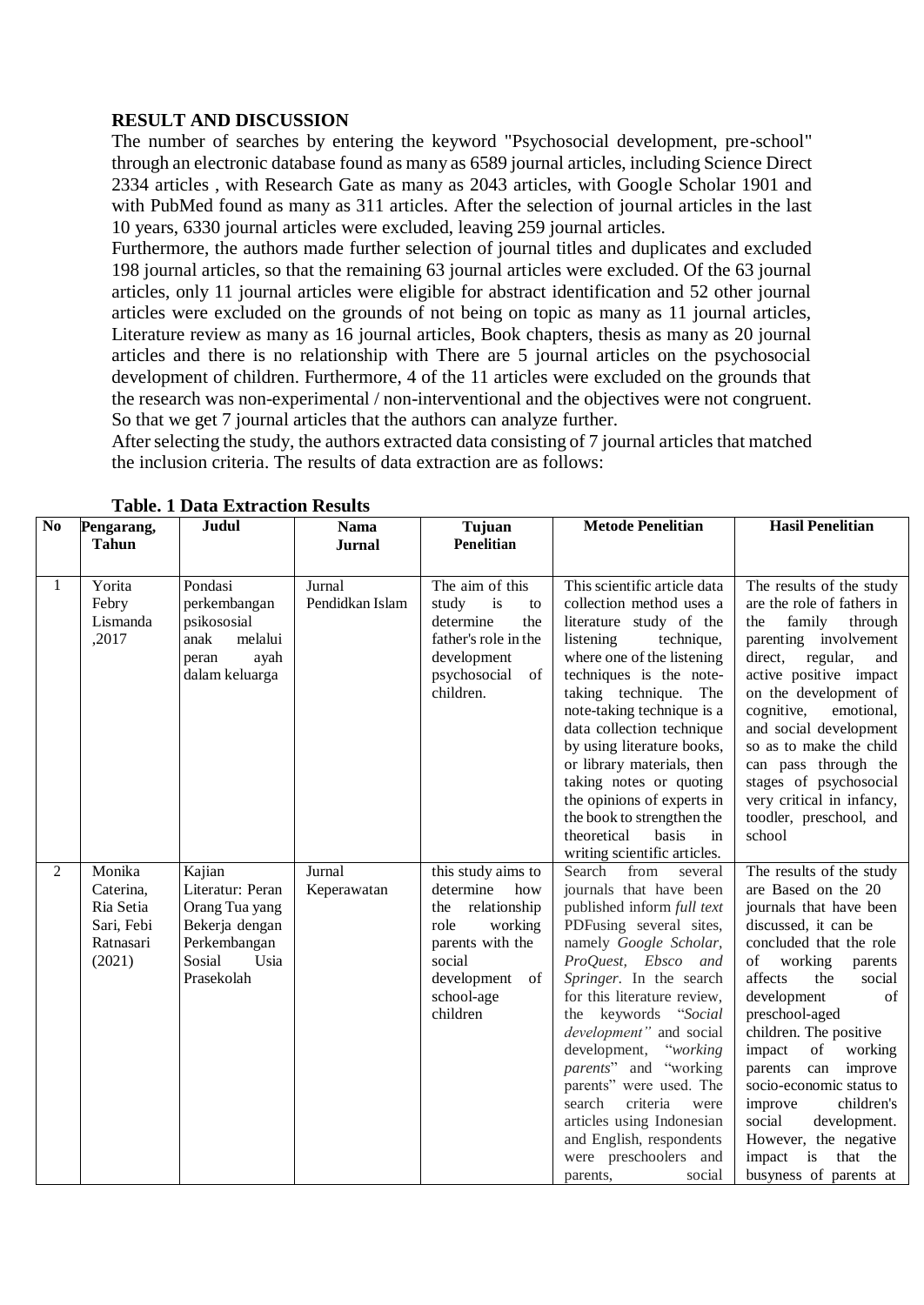|   |                                                     |                                                                                                                                                                                         |                                 |                                                                                                                                                                                                        | development,<br>and<br>a<br>period of 5 years (2015-<br>The<br>2020).<br>synthesis<br>analysis in this literature<br>review uses a synthesis<br>consisting<br>matrix<br>of<br>input, process and <i>output</i> .                                                        | work<br>the<br>causes<br>attachment that is built<br>between parents<br>and<br>children to be less than<br>optimal,<br>namely<br>in<br>building children's trust<br>with their environment<br>which affects the child's<br>social development                                                                                                                                                                                                                                 |
|---|-----------------------------------------------------|-----------------------------------------------------------------------------------------------------------------------------------------------------------------------------------------|---------------------------------|--------------------------------------------------------------------------------------------------------------------------------------------------------------------------------------------------------|-------------------------------------------------------------------------------------------------------------------------------------------------------------------------------------------------------------------------------------------------------------------------|-------------------------------------------------------------------------------------------------------------------------------------------------------------------------------------------------------------------------------------------------------------------------------------------------------------------------------------------------------------------------------------------------------------------------------------------------------------------------------|
| 3 | Aisyiah, To<br>mmy<br>Wowor, Ira<br>Mustika<br>2017 | Pengaruh<br>stimulasi<br>tumbuh<br>kembang ter<br>hadap<br>perkembangan<br>anak usia<br>Prasekolah di<br>Raudhatul<br>AthfalAn-Nur<br>Jagakarsa,<br>Jakarta Selatan                     | Journal<br>Educational          | To determine the<br>effect of growth<br>and development<br>stimulation<br>on<br>children's<br>development                                                                                              | The design of this study<br>was a quasi-<br>experimental One group<br>with pre-test-post-test<br>design. The sampling<br>technique used inclusion<br>criteria using the KPSP<br>form in measuring the<br>development of<br>respondents.                                 | child<br>The<br>average<br>development after the<br>intervention with the<br>provision of stimulation<br>for child development<br>has increased to 9.23<br>with the lowest score of<br>8 and the highest score<br>of 10.<br>The result of theresearch<br>that there is an<br>is.<br>influence of growth and<br>development<br>stimulation on children's<br>development including<br>their<br>psychosocial<br>development.                                                     |
| 4 | Stella<br>Maria<br>Hartinger,<br>et all2016         | Impact of a<br>childstimulation<br>interven tion<br>onearly child<br>development<br>in<br>Peru:<br>rural<br>a<br>cluster<br>randomised trial<br>using a<br>reciprocal<br>control design | Palliative                      | To evaluate the<br>effects<br>of<br>developmental<br>stimulation<br>on<br>the development<br>of agemonths in<br>Peru                                                                                   | Qualitative<br>research<br>using random sampling<br>technique using the 6-<br>35integrated<br>household<br>intervention<br>package<br>(IHIP) intervention and<br>early child development<br>(ECD) Intervention                                                          | $\overline{\text{of}}$<br>The results<br>the<br>research on the effect of<br>developmental<br>stimulation<br>interventions<br>on<br>children under 3 years of<br>age, among others:<br>Developmental<br>stimulation affects<br>children's motor<br>development by<br>using<br>interventions early<br>child development<br>(ECD). Developmental<br>stimulation intervention<br>has an effect on<br>children's motor<br>development (62%)<br>with odds ratio $= 2.6$<br>95% CI. |
| 5 | Wuri Utami,<br>Nurlaila2,<br>Riska Qistiana<br>2017 | Hubungan<br>tipe<br>pola<br>asuh<br>orang<br>dengan<br>tua<br>perkembang<br>an<br>psikososial<br>anak<br>usia<br>prasekolah di<br>TK Pertiwi 1<br>Desa<br>Purbowangi                    | Jurnal Kesehatan<br>Keperawatan | This study aims<br>to determine the<br>relationship<br>between<br>parenting<br>patterns and the<br>psychosocial<br>development<br>of<br>preschool-aged<br>children in TK<br>Pertiwi<br>1<br>Purbowangi | The method used in<br>descriptive correlation<br>research uses a cross-<br>sectional approach. Data<br>analysis using non-<br>parametric statistics with<br>Spearman Rank test.<br>Respondents were 70<br>parents of preschool age<br>children using a<br>questionnaire | The results of this study<br>have a significant<br>influence on the type of<br>parenting style of<br>parents with the<br>psychosocial<br>development of<br>preschool-aged children<br>in Pertiwi 1<br>Kindergarten,<br>Purbowangi Village,<br>Buayan District,                                                                                                                                                                                                                |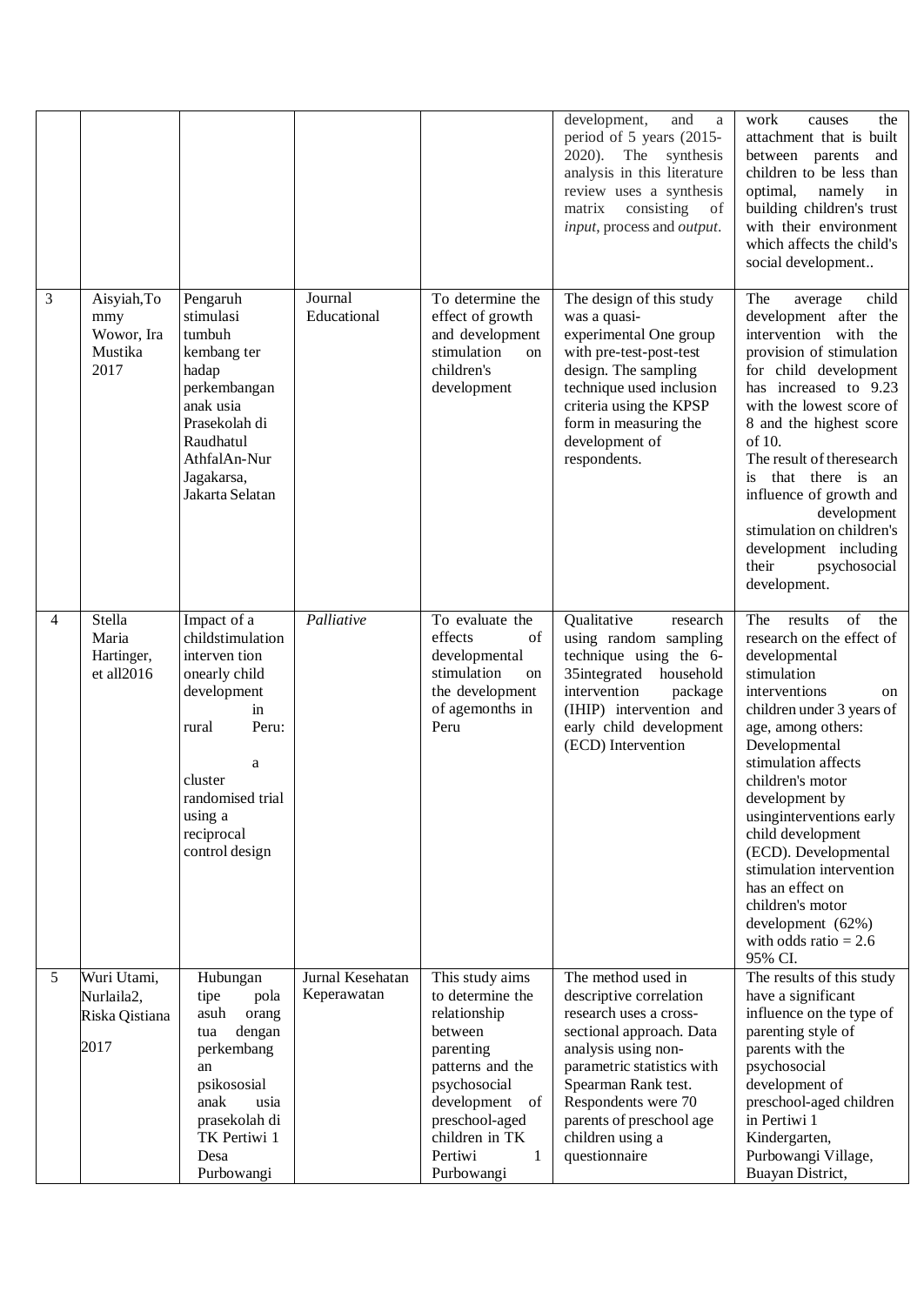|        |                                                                                              | Kecamatan<br>Buayan<br>Kabupaten<br>Kebumen                                                                                                 |                                                      | Village, Buayan<br>District.<br>Kebumen<br>Regency.                                                                                                                                  |                                                                                                                                                                                                                                                                                                                             | Kebumen Regency, p<br>value 0.001                                                                                                                                                                                                                                                                                                                                                                                                            |
|--------|----------------------------------------------------------------------------------------------|---------------------------------------------------------------------------------------------------------------------------------------------|------------------------------------------------------|--------------------------------------------------------------------------------------------------------------------------------------------------------------------------------------|-----------------------------------------------------------------------------------------------------------------------------------------------------------------------------------------------------------------------------------------------------------------------------------------------------------------------------|----------------------------------------------------------------------------------------------------------------------------------------------------------------------------------------------------------------------------------------------------------------------------------------------------------------------------------------------------------------------------------------------------------------------------------------------|
| 6      | Heri<br>Saputro<br>dan<br>Yufentri<br>Otnial<br>Talan<br>2017                                | Pengaruh<br>Lingkungan<br>Keluarga<br>Terhadap<br>Perkembanga<br>n Psikososial<br>Pada Anak<br>Prasekolah                                   | Journal<br><b>Of</b><br>Nursing Practice             | This study was to<br>determine<br>the<br>of<br>effect<br>the<br>family<br>environment<br>on<br>psychosocial<br>development<br>in<br>children aged 4-6<br>years in Tosaren<br>Village | The research design is an<br>observational study with<br>sectional<br>cross<br>a<br>approach.<br>The<br>simplification<br>technique used is random<br>sampling. The population<br>in this study were all<br>children aged 4-6 years in<br>Tosaren Village as many<br>as 147 respondents, a<br>sample of 108<br>respondents. | The results of the study<br>show that almost all<br>families apply<br>authoritarian<br>family<br>environment (83.3%).<br>The results showed that<br>75<br>children $(69.4\%)$<br>with developmental<br>psychosocial guilt and<br>33<br>children<br>$(30.6\%)$<br>with<br>initiative<br>psychosocial<br>development.<br>There is an influence of<br>the family environment<br>psychosocial<br>on<br>development in children<br>aged 4-6 years |
| $\tau$ | Nurwijayanti,<br>Andriyani<br>Mustika<br>Iqomh,<br>Muhammad<br>Khabib<br>Burhanuddin<br>2018 | Intervensi<br>Keperawatan<br>Anak Pada Anak<br>Usia Pra Sekolah<br>di Kecamatan<br>Weleri Dalam<br>Upaya<br>Pencapaian<br>Tumbuh<br>Kembang | Ilmiah<br>Jurnal<br>Ilmu<br>Keperawatan<br>Indonesia | This study aims<br>to determine the<br>of<br>fine<br>effect<br>stimulus<br>motor<br>the<br>on<br>psychosocial<br>development<br>of<br>pre-school<br>age<br>children.                 | This study uses a Quasi.<br>design<br>experiment with pre post<br>without<br>test<br>control<br>group.<br>The population in this<br>study were all pre-school<br>age children who attend 6<br>ABA Kindergartens in<br>Weleri<br>District.<br>The<br>research sample is 211<br>children                                      | $\overline{of}$<br>The results<br>the<br>statistical analysis test<br>using the Wilcoxon test,<br>got a p value of 0.000 (p<br>$< 0.05$ ).<br>There is an influence of<br>motor stimulation on the<br>psychosocial<br>development of pre-<br>school age children in<br><b>ABA</b><br>Kindergarten,<br>Weleri District                                                                                                                        |

Based on the results of the journal analysis, there are 7 articles that discuss the psychosocial development of children. The results of Yorita Febry Lismanda's research in 2017, concerning the role of fathers in the family through direct, regular, and active parenting involvement have a positive impact on children's cognitive, emotional, and social development so that children can pass through very critical psychosocial stages at infancy, toodler , preschool, and school. Stimulation at this age of a child's life greatly affects the physical structure and brain of a child. If this is disturbed, it will be difficult to repair in later life times, which will have an impact on the child's motor development, as well as the child's psychosocial development.

Furthermore, research by Monika Caterina, Ria Setia Sari, Febi Ratnasari (2021) Literature Review: The Role of Working Parents with Preschool Age Social Development, obtained based on 20 journals, it can be concluded that the role of working parents affects the social development of preschool age children. The positive impact of working parents can improve socio-economic status to improve children's social development. However, the negative impact is that the busyness of parents at work causes the attachment that is built between parents and children to be less than optimal, namely in building a child's sense of trust with their environment which affects the child's social development.

Aisyiah, Tommy Wowor, Ira Mustika 2017, found that there was an effect of stimulating child development on increasing children's development, including their psychosocial development. The need for stimulation or efforts to stimulate children to introduce new knowledge or skills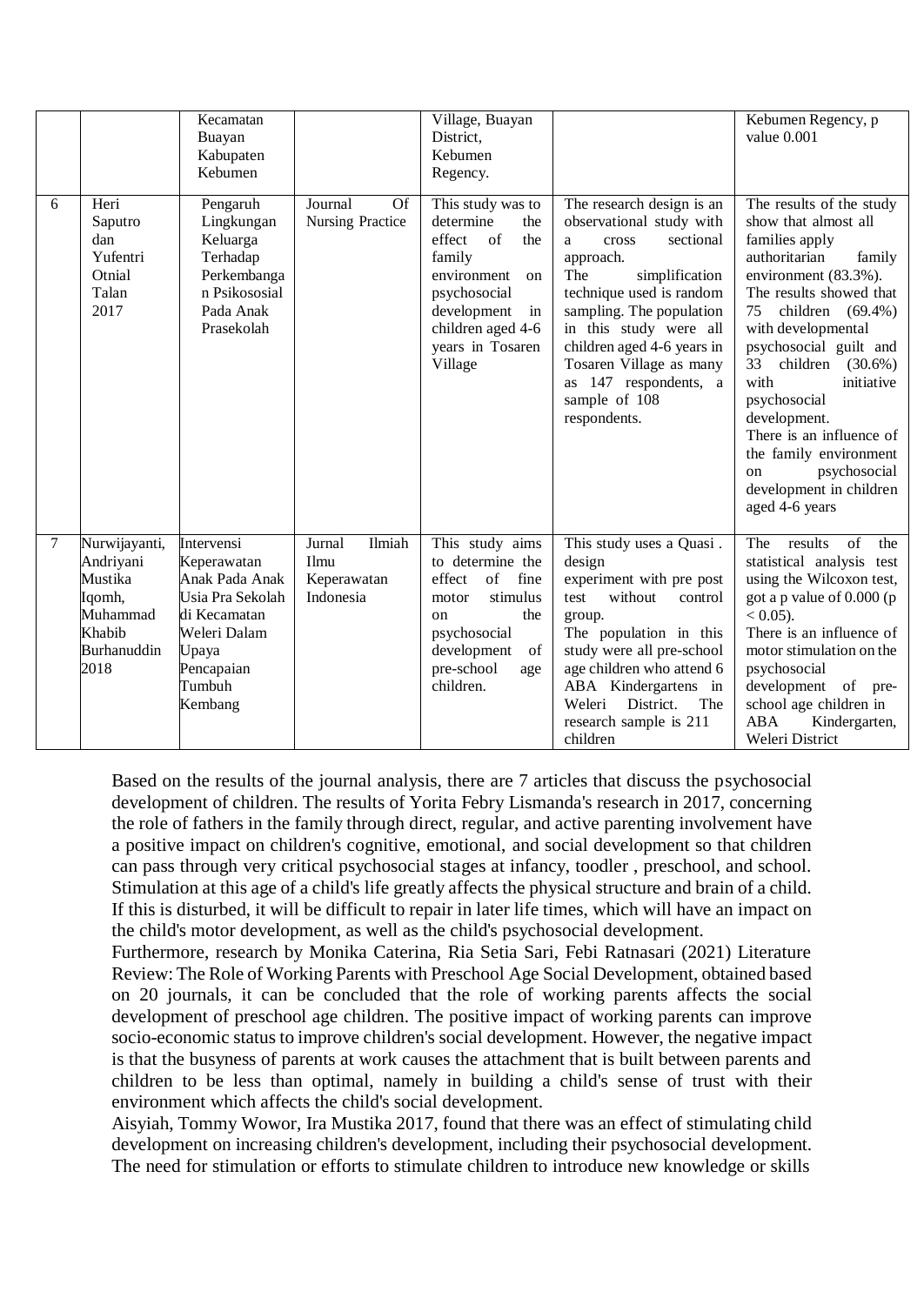is very important in increasing children's intelligence (Delima & Tisnawati, 2021). One of the important developments of children to monitor during this period is psychosocial development because much of cognitive performance is rooted in successful psychosocial development.

Utami's research, W. (2017), found that there was a significant effect of the type of parenting style on the psychosocial development of preschool-aged children in TK Pertiwi 1, Purbowangi Village, Buayan District, Kebumen Regency with a p value of 0.001. At preschool age children begin to experience fairly rapid development because children at this age show the ability to move more activities, develop curiosity, and explore objects around them. Other studies say that there is an influence of the family environment on psychosocial development in children aged 4-6 years. Excessive pressure or expectations that are too high exceed the capacity to make children lie or cheat in order to be accepted in their social groups (Saputro & Talan, 2017). The factors that influence the high level of psychosocial problems in children in Tosaren Village are because parents always prohibit and scold children when they do something. Factors that influence the personal social development of preschool children include family factors and child maturity. Preschool children will usually imitate what is taught by parents, either directly or indirectly. So that parents must be able to increase their knowledge and abilities in creating a conducive family environment and conditions to support the process of child development (Saputro & Talan, 2017).

Research (Nurwijayanti & Iqomh, 2018) shows that there is an effect of providing fine motor stimuli in the form of drawing, cutting and coloring with psychosocial development ( $p = 0.000$ ). In this study, preschool children were not ready to engage in games with rules, so children at this stage tended to play according to their egos. Preschool age children are children aged 3-6 years, where children are ready to learn and get to know the wider external environment. The family environment is the first and main aspect in influencing the development of children. children will spend more time in the family environment, so the family has a role in shaping the child's personality, setting an example. Parents who behave well, children will tend to imitate good behavior. In line with other studies that the family environment has an influence on the psychosocial development of children (Saputro & Talan, 2017).

Other factors that influence the psychosocial development of children aged 3-6 years are: games where by playing a child, engaging in fun activities contributes to all aspects of development. Through play, children stimulate the senses, learn to use their muscles, coordinate vision and movement, gain body control, and acquire new skills. help children achieve optimal growth and development, including children's psychosocial development (Nurwijayanti & Iqomh, 2018).

Psychosocial is a term used to describe the relationship between a person's social condition and mental/emotional health (Ministry of Social Affairs, 2018). Psychosocial is a condition that occurs in individuals that includes psychological and social aspects or vice versa. Psychosocial refers to the dynamic relationship between psychic and social factors, which interact and influence each other. Psychosocial itself comes from the word psycho which refers to the psychological aspects of the individual (thoughts, feelings, and behavior) while the word social refers to the individual's external relationship with the people around him. The term psychosocial means alluding to social relations that include psychological factors.

There are many theories regarding psychosocial development, the most widely adopted is the psychosocial theory of Erik Erikson. Erikson's psychosocial theory includes eight successive stages throughout life. The outcome of each stage depends on the previous stage, and the successful resolution of each ego crisis is essential for the individual to be able to grow optimally. The ego must develop different abilities to cope with each adjustment demand from society (Scania, 2018). Psychosocial development greatly affects the quality of one's ego consciously. This ego identity will continue to change due to new experiences and information gained from daily interactions with other people. In addition to ego identity, competition will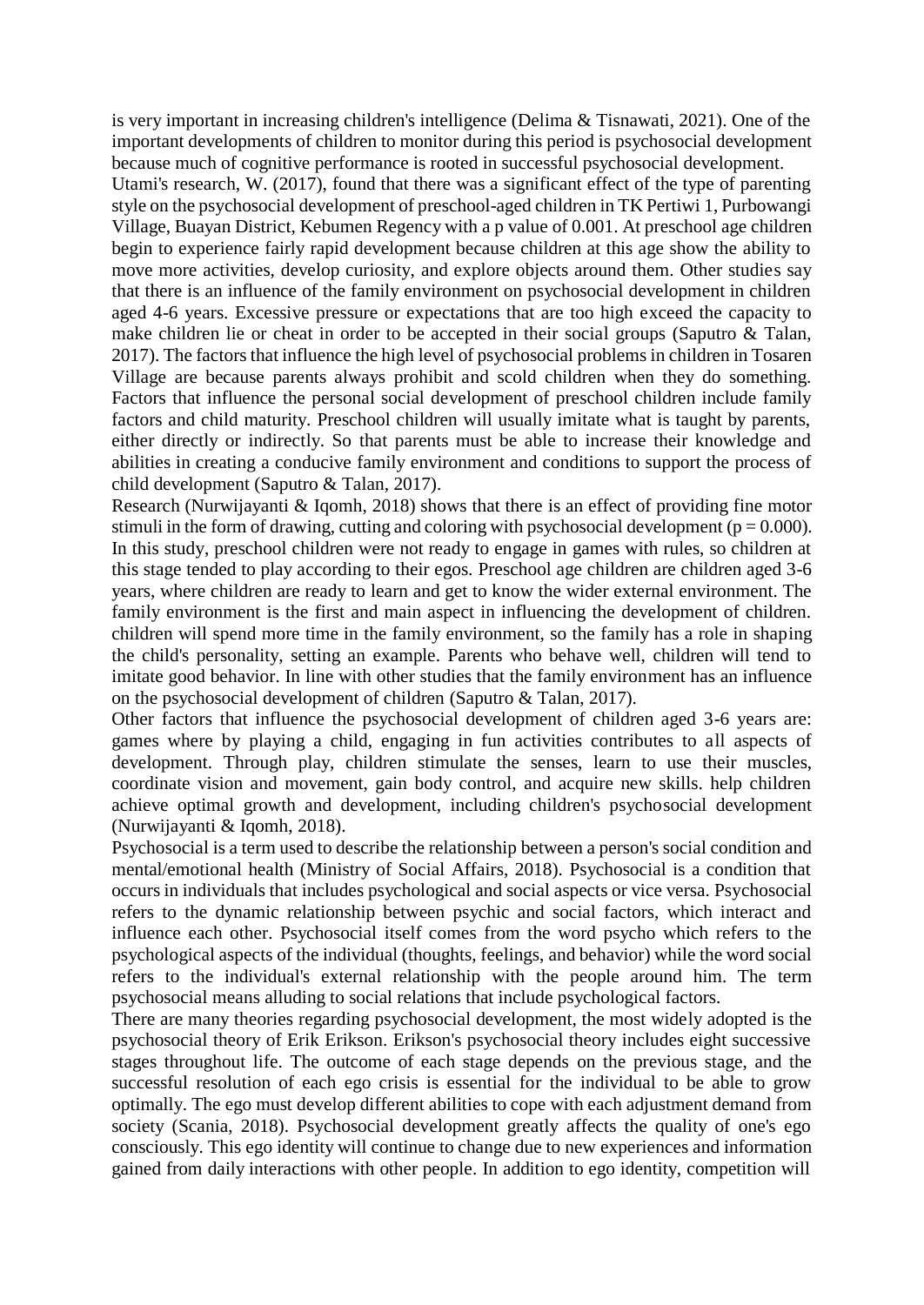motivate the development of behavior and action. In simple terms, if someone is handled well, then he will have good ego strength and qualities as well. However, if this handling is managed poorly, it will emerge a feeling of inadequacy (Ministry of Social Affairs, 2018).

Preschool age children have considerable potential to develop immediately, this potential will continue to grow, if children continue to be trained to be given stimulation (Keliat in Siti, 2019). Preschool age children will experience psychosocial development to learn to interact with others, fantasize and take initiative, recognize gender identity, imitate (Siti, 2019).

At the stage of psychosocial development of preschool children, children begin to show their power and control over the world through the direction of games and social interactions (Ministry of Social Affairs, 2018). At this stage children learn how to plan and carry out their actions. Unsuccessful resolutions from this stage will make the child afraid to take the initiative or make decisions for fear of making mistakes. Children have low self-esteem and do not want to develop expectations when they grow up. If the child manages to get through this period well, then the ego skills gained are having a purpose in life (Scania, 2018).

Soetjiningsih in Siti, (2019) states that the growth of preschool age children can be optimal if children are given stimulation to stimulate all aspects of child development. Phases of psychosocial development in preschool children are initiative and guilt. This development is obtained by exploring the surrounding environment. The development of preschool age children can experience deviations if not given stimulation. Children must get stimulation so that they can develop according to their stages of development. Stimulation is one of the environmental factors that affect the growth and development of children. Stimulation is a child's learning process that begins early in life. Children who receive directed and regular stimulation will develop faster than children who do not or do not receive stimulation (Delima & Tisnawati, 2021).

Psychosocial development of preschool age children, namely children like to fantasize and be creative, children have the initiative to play with tools at home, children like to play with peers, children are easy to separate from parents, children understand what is right and wrong, children learn to string words and sentences, children recognize various colors, children help with simple homework, children recognize their gender, learn new skills through games (Siti, 2019). Thus, it can be understood that in playing there are activities that are bound by rules to achieve certain goals.

Characteristics of children 4-6 years old are: 1) physical development, children are very active in various activities so that they can help develop children's muscles, 2) language development is getting better when children are able to understand other people's speech and are able to express their thoughts, 3) cognitive development ( thinking power) very rapidly indicated by the child's curiosity about the surrounding environment. Children often ask about what they see, 4) the form of children's games is still individual even though children do it together (Nur, 2020).

A very fun time for children when he gets a new toy. For children, their imagination begins to develop, any object or item can be a means of playing, it turns out that playing has many benefits for children's development, especially, fine motor development, gross motor skills, as well as children's psychosocial development (Delima & Tisnawati, 2021).

Patterns of play in general can support the development of children both in terms of physical, psychological and social. The most supportive pattern in socially nuanced games is games that involve interaction from peers, which basically can be found in the form of traditional games. Where in traditional games, more than one person will usually play so that children can be invited to gather and get to know their friends and help them train their physical and psychological development during the game.

# **CONCLUSION AND SUGGESTION**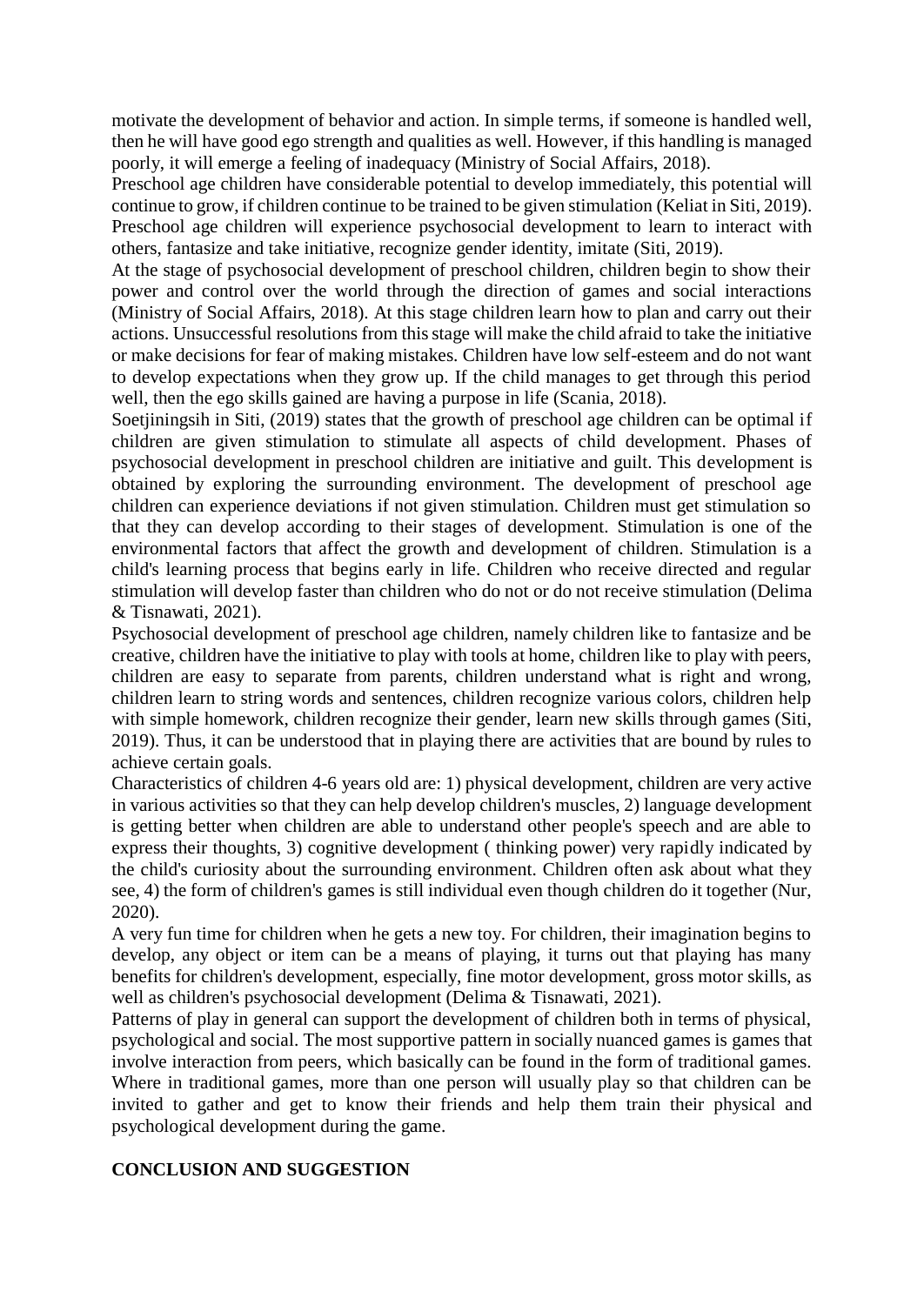Based on the literature review, it can be concluded that the psychosocial development of preschool-age children is that children like to fantasize and be creative, children have the initiative in playing with tools at home, children who like to play with peers will easily part with their parents, children understand what is right and what is wrong, children learn to string words and sentences, children recognize various colors, children help with simple homework, children recognize their gender, learn new skills through games. Nurses are expected to be able to carry out appropriate stimulation according to the stage of psychosocial development in preschool children.

# **REFERENCES**

- Aisyiah,Tommy Wowor, Ira Mustika. (2017). Pengaruh Stimulasi Tumbuh Kembang Terhadap Perkembangan Anak Usia Prasekolah di Raudhatul Athfal An-Nur Jagakarsa,Jakarta Selatan. 2(2), 123–121. <https://doi.org/10.33757/jik.v3i2.240>
- Andriyani Mustika Nurwijayanti, Muhammad Khabib Burhanuddin Iqomh. (2018). Intervensi Keperawatan Anak Pada Anak Usia Prasekolah Di Kecamatan Weleri dalam Upaya Pencapaian Tumbuh Kembang. Kendal: Jurnal Ilmiah Ilmu Keperawatan Indonesia.
- Delima., Metti, Elvia., Irfan, A. (2018). Pendidikan Kesehatan " Manjujai Anak " Terhadap Pengetahuan Ibu d an Perkembangan Motorik Anak 12 – 24 Bulan " Ma nj ujai Child " Health Education on Mother Knowledge and Motor Development In 12-24 Months. JIK (Jurnal Ilmu Kesehatan), 3(2), 123–129. <https://doi.org/10.33757/jik.v3i2.240>
- Delima, & Tisnawati. (2021). *Esensial Bermain Bagi Anak "Asah Perkembangan Motorik Halus Anak dengan Bermain"* (R. . Helmizar, Abdullah (ed.); Pertama). Amerta Media.
- Itqan. (2018). Perkembangan Psikososial Anak. Denpasar: Universitas Udayana.
- Kementerian Sosial. (2018). Tahap Perkembangan Psikososial. Jakarta: LSPS Kemensos.
- Monika Chaterina. (2021). Kajian Literatur: Peran Orang Tua yang Bekerja dengan Perkembangan Sosial Usia Prasekolah. 1(2), 122–130.
- Nur Rahmah. (2020). Pengaruh Terapi Bermain Terhadap Perilaku Kooperatif Anak Selama Tindakan Prosedur Invasif: Literature Review. Makassar: Universitas Hasanuddin.
- Nurwijayanti, A. M., & Iqomh, M. K. B. (2018). Intervensi Keperawatan Anak pada Anak Usia Pra Sekolah di Kecamatan Weleri dalam Upaya Pencapaian Tumbuh Kembang. *Jurnal Ilmiah Ilmu Keperawatan Indonesia*, *8*(3), 479–486.
- Pebriana, P. H. (2017). Analisis Penggunaan Gadget terhadap Kemampuan Interaksi Sosial pada Anak Usia Dini. Jurnal Obsesi : Jurnal Pendidikan Anak Usia Dini, 1(1), 1–11. <https://doi.org/10.31004/obsesi.v1i1.26>
- Saputro, H., & Talan, Y. O. (2017). Pengaruh Lingkungan Keluarga Terhadap Perkembangan Psikososial Pada Anak Prasekolah. *Journal Of Nursing Practice*, *1*(1), 1–8. https://doi.org/10.30994/jnp.v1i1.16